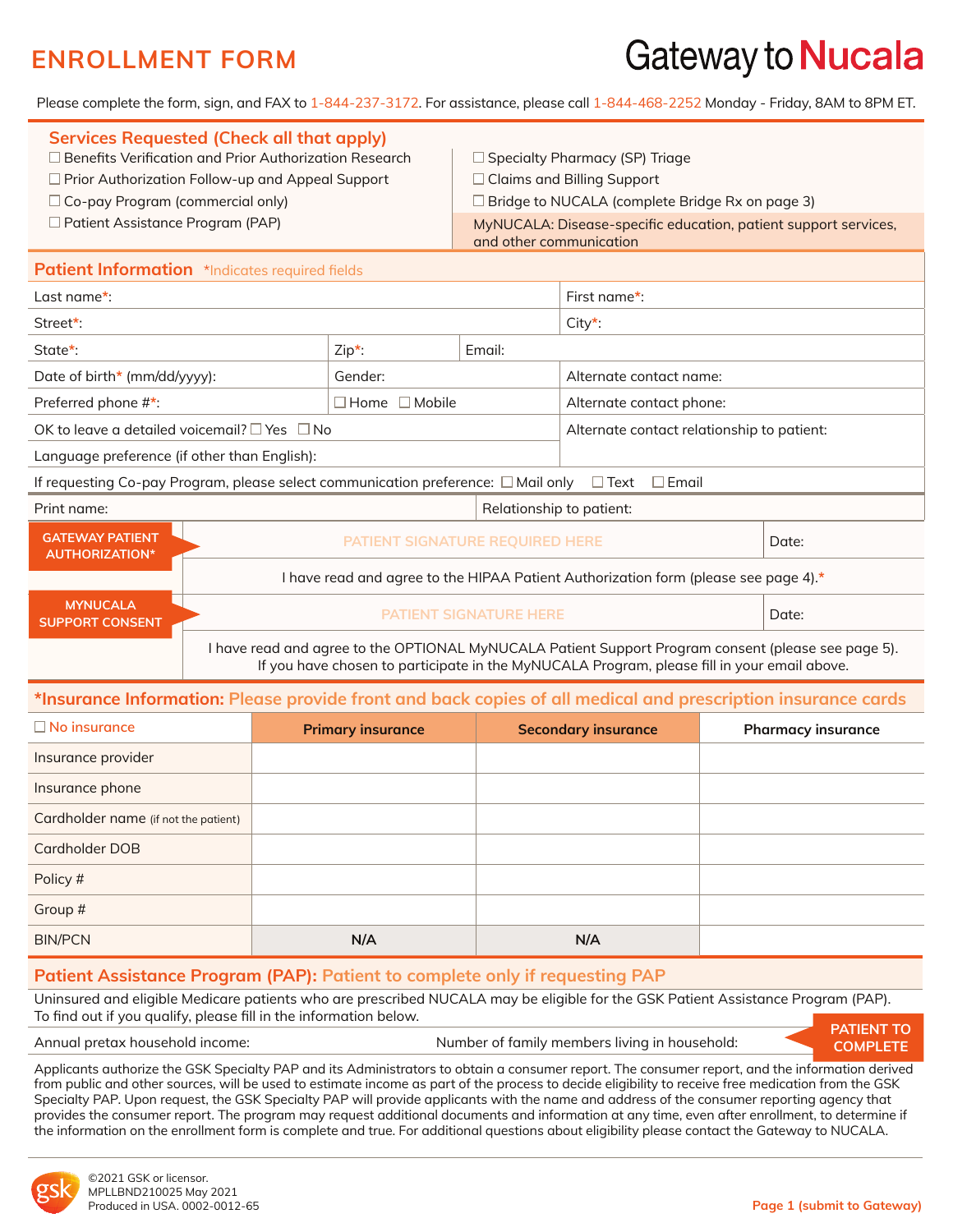# Gateway to Nucala

Please complete the form, sign, and FAX to 1-844-237-3172. For assistance, please call 1-844-468-2252 Monday - Friday, 8AM to 8PM ET.

| on all enrollment forms                                                                                        |                                        | Prescriber, Acquisition, and Administration Information: Prescriber signature required |                     |  |
|----------------------------------------------------------------------------------------------------------------|----------------------------------------|----------------------------------------------------------------------------------------|---------------------|--|
| *Indicates required fields                                                                                     |                                        |                                                                                        |                     |  |
| Prescriber's last name*:                                                                                       |                                        | Prescriber's first name*:                                                              |                     |  |
| Practice name*:                                                                                                |                                        | Specialty:                                                                             |                     |  |
| Street*:                                                                                                       |                                        |                                                                                        |                     |  |
| $City^*$                                                                                                       |                                        |                                                                                        | State*:<br>$Zip*$ : |  |
| Office contact name*:                                                                                          |                                        | Phone*:                                                                                | $Fax^*$ :           |  |
| Prescriber Tax ID:                                                                                             |                                        | State license #:                                                                       |                     |  |
| Prescriber NPI #*:                                                                                             |                                        |                                                                                        |                     |  |
| <b>Product Formulation*</b>                                                                                    | <b>Administration Site</b>             | <b>Acquisition Method</b>                                                              |                     |  |
| $\Box$ Lyophilized vial (LYO)                                                                                  | $\rightarrow$ Office administered only | $\rightarrow$ $\Box$ Buy & Bill $\Box$ Specialty Pharmacy                              | $\Box$ Undecided    |  |
| □ Autoinjector (Al)                                                                                            | $\rightarrow$ Patient administered     | $\rightarrow$ Specialty Pharmacy                                                       |                     |  |
| $\Box$ Prefilled Syringe (PFS)                                                                                 | $\rightarrow$ Patient administered     | $\rightarrow$ Specialty Pharmacy                                                       |                     |  |
| $\Box$ I would like to understand coverage for all formulations                                                |                                        |                                                                                        |                     |  |
| Site of Care: Complete this section ONLY if the place of administration<br>differs from the prescribing office |                                        |                                                                                        |                     |  |
| Administering practice/facility:                                                                               |                                        | Administering physician name:                                                          |                     |  |
| Street address:                                                                                                |                                        | City:                                                                                  | State:<br>Zip:      |  |
| Phone:                                                                                                         |                                        | Fax:                                                                                   | NPI:                |  |
| $\Box$ Check here if Gateway support is needed to identify an appropriate Site of Care (infusion center)       |                                        |                                                                                        |                     |  |

### **Diagnosis Codes\* and Clinical Information: It is up to the provider to determine the most appropriate diagnosis code. Consult the patient's payer for coding or documentation requirements.**

|                         |  | 145.50             | Severe persistent asthma,<br>uncomplicated            |  | <b>Eosinophilic</b>                                  |            |         |                                                          |
|-------------------------|--|--------------------|-------------------------------------------------------|--|------------------------------------------------------|------------|---------|----------------------------------------------------------|
| <b>Severe</b><br>Asthma |  | 45.51              | Severe persistent asthma with<br>(acute) exacerbation |  | <b>Granulomatosis</b><br>with Polyangiitis<br>(EGPA) |            | M30.1   | Polyarteritis with lung involvement<br>[Churg-Strauss]   |
|                         |  | 82.83              | Eosinophilic asthma                                   |  |                                                      |            |         |                                                          |
|                         |  | 33.0               | Polyp of the nasal cavity                             |  |                                                      |            | D72.110 | Idiopathic hypereosinophilic syndrome<br>[IHES]          |
| <b>Nasal</b>            |  | 33.1               | Polypoid sinus degeneration                           |  | <b>HyperEosinophilic</b><br><b>Syndrome (HES)</b>    |            | D72.111 | Lymphocytic variant hypereosinophilic<br>syndrome [LHES] |
| <b>Polyps</b>           |  | 33.8               | Other polyp of sinus                                  |  |                                                      |            | D72.119 | Hypereosinophilic syndrome [HES],<br>unspecified         |
|                         |  | J33.9              | Nasal polyps, unspecified                             |  | Other                                                |            |         |                                                          |
| Date of Diagnosis:      |  | Eosinophil levels: | cells/mcl                                             |  |                                                      | Test date: |         |                                                          |

Allergies: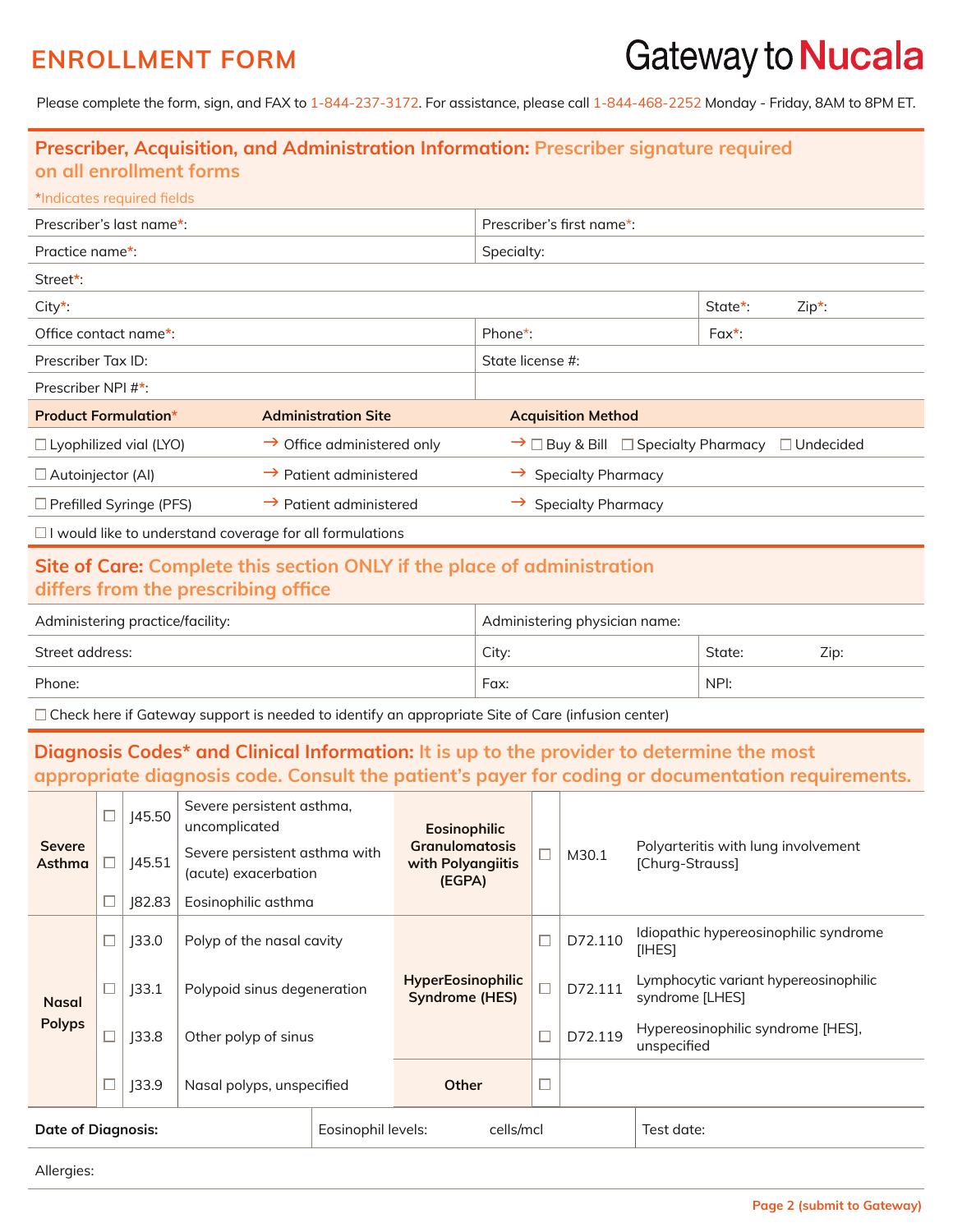# Gateway to Nucala

Please complete the form, sign, and FAX to 1-844-237-3172. For assistance, please call 1-844-468-2252 Monday - Friday, 8AM to 8PM ET.

| <b>Patient Name:</b>                                                                                                                    | Date of Birth (mm/dd/yyyy):                                                           |  |  |
|-----------------------------------------------------------------------------------------------------------------------------------------|---------------------------------------------------------------------------------------|--|--|
| • Prescriber signature below is required for Rx and/or enrollment • Specialty Pharmacy selection is subject to health plan requirements |                                                                                       |  |  |
| $\Box$ New $\Box$ Restart $\Box$ Continuing                                                                                             | Last treatment date (mm/dd/yyyy):<br>Next treatment date/Date needed by (mm/dd/yyyy): |  |  |
| Has the prescription already been forwarded to a Specialty Pharmacy? $\square$ No $\square$ Yes—which one?                              |                                                                                       |  |  |

Specialty Pharmacy ship to:  $\square$  Patient address  $\square$  Prescribing physician's office  $\square$  HOPD  $\square$  ASOC

### **PRESCRIPTION: Prescriber to indicate preferred dosing regimen of NUCALA**

| <b>MEDICATION</b>                        |  | <b>STRENGTH/FORM</b>                                                                                                                                            | DIRECTIONS FOR ADMINISTRATION                                                                  | QT) | <b>REFILLS</b> |
|------------------------------------------|--|-----------------------------------------------------------------------------------------------------------------------------------------------------------------|------------------------------------------------------------------------------------------------|-----|----------------|
| <b>Office Administered</b>               |  |                                                                                                                                                                 |                                                                                                |     |                |
| NUCALA Iyophilized<br>vial (LYO)         |  | 100 mg of lyophilized powder in a single-dose<br>vial for reconstitution (NDC 0173-0881-01);<br>reconstitute with 1.2 mL of Sterile Water for<br>Injection, USP | $\Box$ Pediatric Severe Asthma:<br>40 mg SC to upper arm, thigh, or abdomen<br>g4wk (LYO only) |     |                |
| <b>Home Administered</b>                 |  |                                                                                                                                                                 | $\Box$ Adult Severe Asthma/Nasal Polyps:<br>100 mg SC to upper arm, thigh, or abdomen          |     |                |
| NUCALA<br>Autoinjector (Al)              |  | 100 mg/mL solution in a single-dose<br>prefilled Autoinjector (NDC 0173-0892-01)                                                                                | q4wk<br>$\Box$ Adult EGPA/HES:<br>300 mg SC administered as 3 separate                         |     |                |
| <b>NUCALA</b><br>prefilled syringe (PFS) |  | 100 mg/mL solution in a single-dose<br>prefilled syringe (NDC 0173-0892-42)                                                                                     | 100-mg injections to upper arm, thigh, or<br>abdomen q4wk                                      |     |                |

### **Bridge to NUCALA: Prescriber to complete only if Bridge is requested**

| <b>MEDICATION</b>                        | <b>STRENGTH/FORM</b>                                                                                                                                            | DIRECTIONS FOR ADMINISTRATION / OTY                                                                           | <b>REFILLS</b>                      |  |
|------------------------------------------|-----------------------------------------------------------------------------------------------------------------------------------------------------------------|---------------------------------------------------------------------------------------------------------------|-------------------------------------|--|
| <b>Office Administered</b>               |                                                                                                                                                                 |                                                                                                               |                                     |  |
| NUCALA lyophilized<br>vial (LYO)         | 100 mg of lyophilized powder in a single-dose<br>vial for reconstitution (NDC 0173-0881-01);<br>reconstitute with 1.2 mL of Sterile Water for<br>Injection, USP | $\Box$ Pediatric Severe Asthma:<br>40 mg SC to upper arm, thigh, or abdomen<br>q4wk (LYO only). <b>QTY: 1</b> | □ Adult Severe Asthma/Nasal Polyps: |  |
| <b>Home Administered</b>                 |                                                                                                                                                                 | 100 mg SC to upper arm, thigh, or abdomen                                                                     |                                     |  |
| NUCALA<br>Autoinjector (AI)              | 100 mg/mL solution in a single-dose<br>prefilled Autoinjector (NDC 0173-0892-01)                                                                                | q4wk. QTY: 1<br>$\square$ Adult EGPA/HES:<br>300 mg SC administered as 3 separate                             |                                     |  |
| <b>NUCALA</b><br>prefilled syringe (PFS) | 100 mg/mL solution in a single-dose<br>prefilled syringe (NDC 0173-0892-42)                                                                                     | 100-mg injections to upper arm, thigh, or<br>abdomen q4wk. QTY: 3                                             |                                     |  |

Bridge to NUCALA provides free product for eligible commercially insured patients when the PA request has been pending with the payer for more than 14 days and when other program eligibility criteria have been satisfied. Providers may not seek reimbursement for any free product provided under this program, and they acknowledge that the program does not include payment for administration fees.

**Prescriber Declaration:** I certify that the information provided above is true and that NUCALA is being prescribed for the patient listed above. I hereby certify that, for any insured patient seeking co-pay assistance under the Co-pay Program, in the absence of financial support from such program, any applicable co-pay, coinsurance, or other out-of-pocket cost for NUCALA would be collected from the patient upon treatment. I appoint the Gateway to NUCALA, on my behalf, to convey this prescription to the dispensing pharmacy, to the extent permitted under state law. **Special Note:** Prescribers in all states must follow applicable laws for a valid prescription. For prescribers in states with official prescription form requirements, please submit an actual prescription along with this enrollment form. Prescribers may need to submit an electronic prescription to the Specialty Pharmacy.

| <b>PRESCRIBER</b><br><b>TO SIGN</b> |                        |        |                             |        |
|-------------------------------------|------------------------|--------|-----------------------------|--------|
|                                     | SUBSTITUTION PERMITTED | (Date) | <b>DISPENSE AS WRITTEN*</b> | (Date) |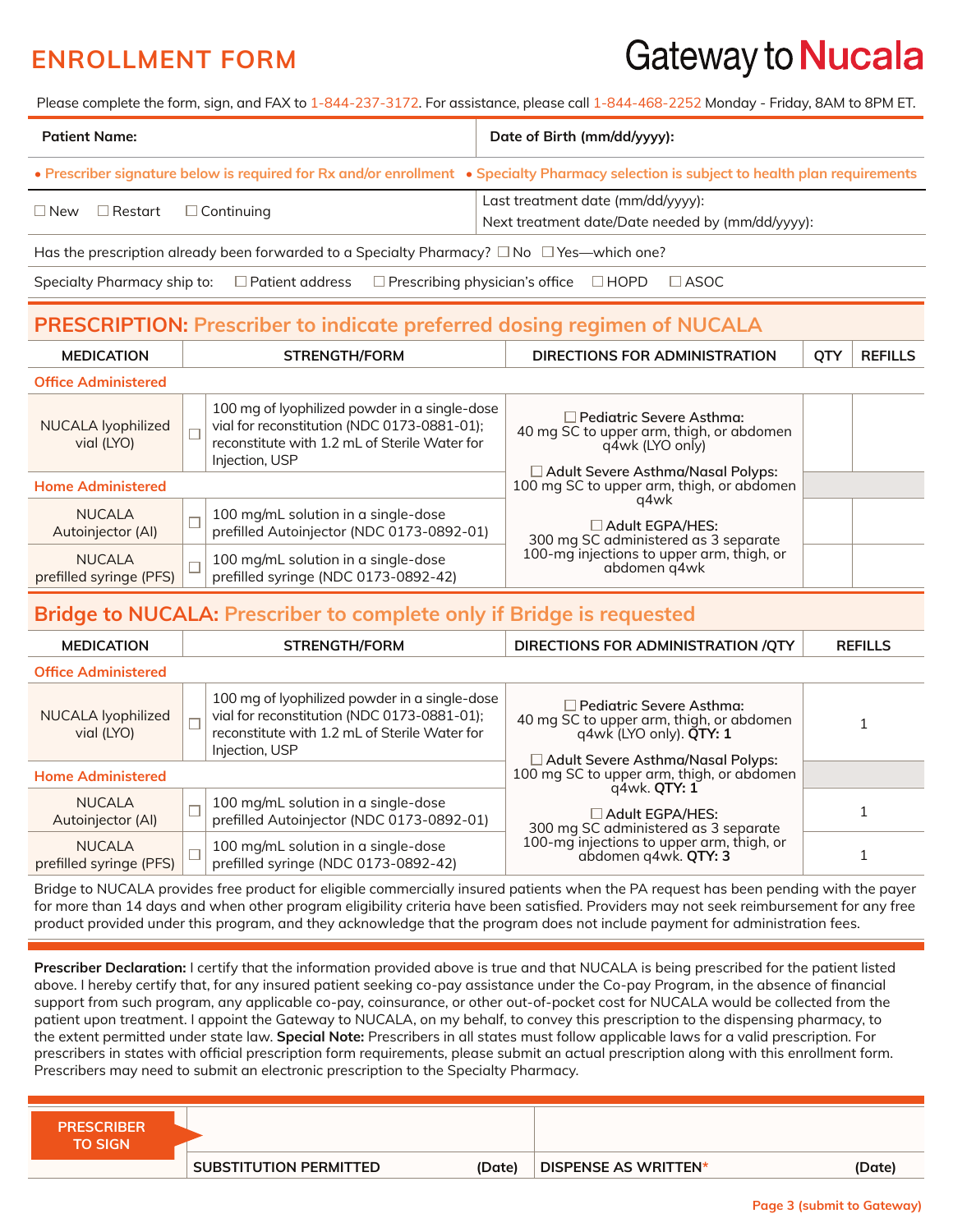#### **PATIENT AUTHORIZATION AND RELEASE TO COLLECT, USE, AND DISCLOSE HEALTH INFORMATION**

By signing this form, **I agree** to allow my doctors; pharmacies, including my Specialty Pharmacy(ies); and health insurers (collectively "Healthcare Providers") to use and disclose my health information to GlaxoSmithKline and its agents, authorized representatives, and contractors (collectively "GSK") so that GSK can use and disclose my health information for purposes of providing Gateway to NUCALA services, which may include the following activities:

- 1) Communicating with my Healthcare Providers about my NUCALA prescription and medical condition;
- 2) Investigating and resolving my insurance coverage, coding, or reimbursement inquiry, or reviewing my eligibility for GSK's patient assistance and co-pay assistance programs;
- 3) Contacting my insurer, other potential funding sources, and/or patient assistance programs on my behalf to determine if I am eligible for health insurance coverage or other funds;
- 4) Contacting me to offer (and, if I am interested, provide) optional educational services offered by healthcare professionals; and
- 5)Disclosing my information to third parties if required by law.

By signing this authorization, **I acknowledge** my understanding that:

- My Healthcare Providers will not and may not condition my treatment, payment for treatment, eligibility for or enrollment in benefits on whether I sign this Patient Authorization.
- Certain Healthcare Providers, such as Specialty Pharmacies, may receive payment from GSK for disclosing my information to GSK as permitted by this authorization.
- Once information about me is released to GSK based on this authorization, federal privacy laws may no longer protect my information and may not prevent GSK from further disclosing my information. However, I understand that GSK has agreed to use or disclose information received only for the purposes described in this authorization or as required by law.
- This authorization will remain in effect for two (2) years after I sign it (unless a shorter period is required by state law) or for as long as I participate in the Gateway to NUCALA Program, whichever is longer.
- I have the right to revoke this authorization at any time by mailing a signed written statement of my revocation to P.O. Box 221797, Charlotte, NC 28222-1797, but that such a revocation would end my eligibility to participate in the Gateway to NUCALA program. Revoking this authorization will prohibit further disclosures by my Healthcare Providers based on this authorization after the date written revocation is received but will not apply to the extent that they have already taken action in reliance on this authorization. After this authorization is revoked, I understand that information provided to GSK prior to the revocation may be disclosed within GSK to maintain records of my participation.

The patient, or the patient's authorized representative, MUST sign this form to receive Gateway to NUCALA services. If an authorized representative signs for the patient, please indicate relationship to the patient.